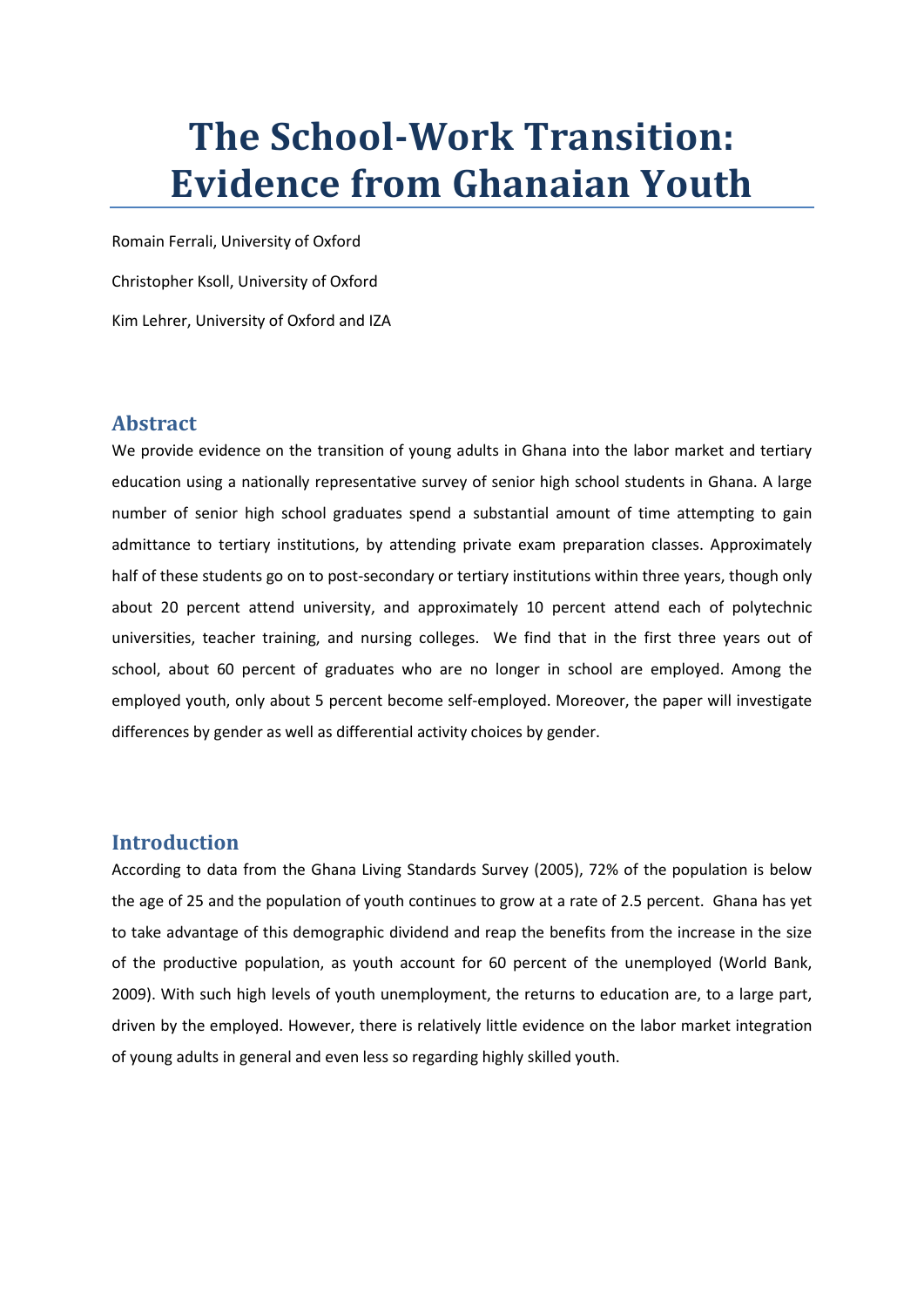This paper provides evidence on the transition of young adults in Ghana into the labor market and into tertiary education using a nationally representative survey of senior high school students in Ghana. In Ghana, graduates from senior high school who have completed 12 years of education are faced with four main activity options, depending on their success in the senior high school leaving exam; the *West African Secondary School Certificate Exam (WASSCE).* If they score highly on the WASSCE, and they have sufficient resources to pay for public or private tertiary institutions, such as, university, polytechnic, nursing training, or teacher training college, graduates can continue their formal education by progressing to tertiary institutions. Alternatively, a graduate may choose to continue with private remedial classes to improve their WASSCE scores. Thirdly, graduates may decide to end their education and training after senior high school and immediately join the labor market. Lastly, graduates may remain idle.

The rest of this extended abstract describes the data, as well as presenting employment probabilities of youth and activity choice by graduation year. The paper will analyze the data separately by gender and rural/urban residence and include information on and expectations of returns to private and public tertiary institutions.

#### **Data**

.<br>-

The sampling frame for the data collection was a random sample of 136 senior high schools across Ghana. Eight students were chosen per cohort from one sampled class. School leavers from 2008, 2009, and 20[1](#page-1-0)1<sup>1</sup> were then traced across all of Ghana. Interviews were conducted in the fall of 2011 and January of 2012. Table 1 provides information on the re-contact rates in the survey.

| Table 1: Description of Data |              |        |        |        |  |  |  |  |
|------------------------------|--------------|--------|--------|--------|--|--|--|--|
|                              | All<br>years | 2008   | 2009   | 2011   |  |  |  |  |
| Number                       | 2250         | 623    | 728    | 899    |  |  |  |  |
| <b>Re-contact Rate</b>       | 68.93%       | 57.26% | 66.91% | 82.63% |  |  |  |  |

**Table 1: Description of Data**

<span id="page-1-0"></span><sup>1</sup> No cohort graduated from senior high school in Ghana in 2010.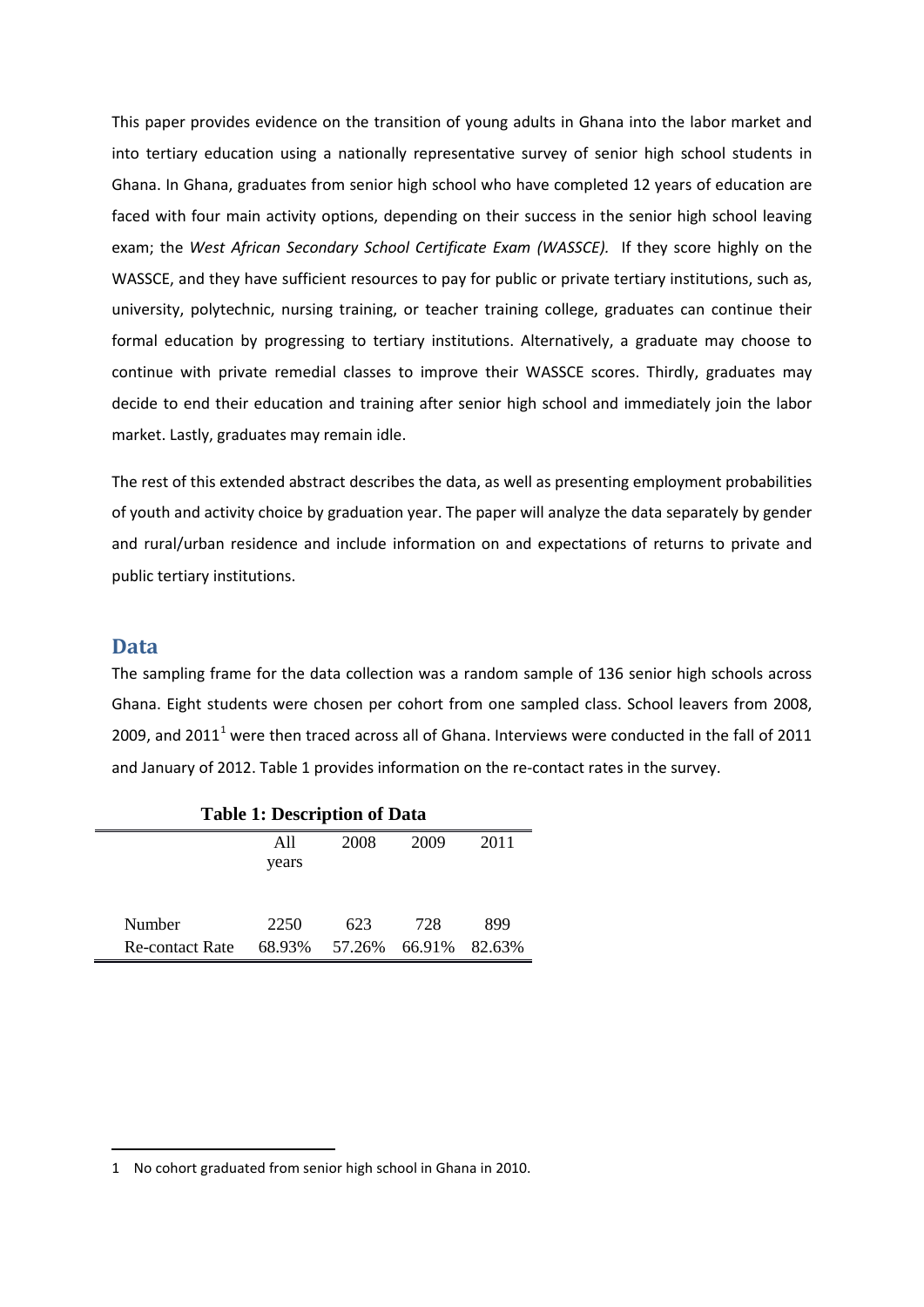#### **Descriptive Statistics**

Table 2 provides evidence of the percentage of recent senior high school graduates in school, employed, or unemployed for each of the graduation years. Only a very small minority of students are able to invest in education in the year immediately after they leave senior high school. As is the case in many other African countries, the results of the school-leaving exam arrive too late for students to apply to most tertiary institutions in the year immediately after they graduate from senior high school. This leaves many graduates idle as they wait for entry into post-secondary education. Moreover, their academic skills may depreciate during this time. Approximately a third of graduates are employed (wage or self-employed). By the third year after leaving school, about 50 percent of students are in school, suggesting that policies to accelerate the transition of students into post-secondary or tertiary institutions would be very beneficial.

| <b>Table 2: Description of Data</b> |           |        |        |        |  |  |  |
|-------------------------------------|-----------|--------|--------|--------|--|--|--|
|                                     | All years | 2008   | 2009   | 2011   |  |  |  |
|                                     |           |        |        |        |  |  |  |
| Employed                            | 34.98%    | 30.50% | 32.55% | 40.04% |  |  |  |
|                                     |           |        |        |        |  |  |  |
| School                              | 32.27%    | 52.49% | 43.68% | 9.01%  |  |  |  |
|                                     |           |        |        |        |  |  |  |
| Unemployed                          | 33.07%    | 18.94% | 24.45% | 49.83% |  |  |  |
|                                     |           |        |        |        |  |  |  |
| Female (%)                          | 39.91%    | 37.88% | 40.38% | 40.93% |  |  |  |

In Table 3 we present information on the type of jobs high school students who are not unemployed or in school take up after high school. Overwhelmingly, students are wage-employed, though in the first year out of school quite a substantial number also become unpaid family workers.